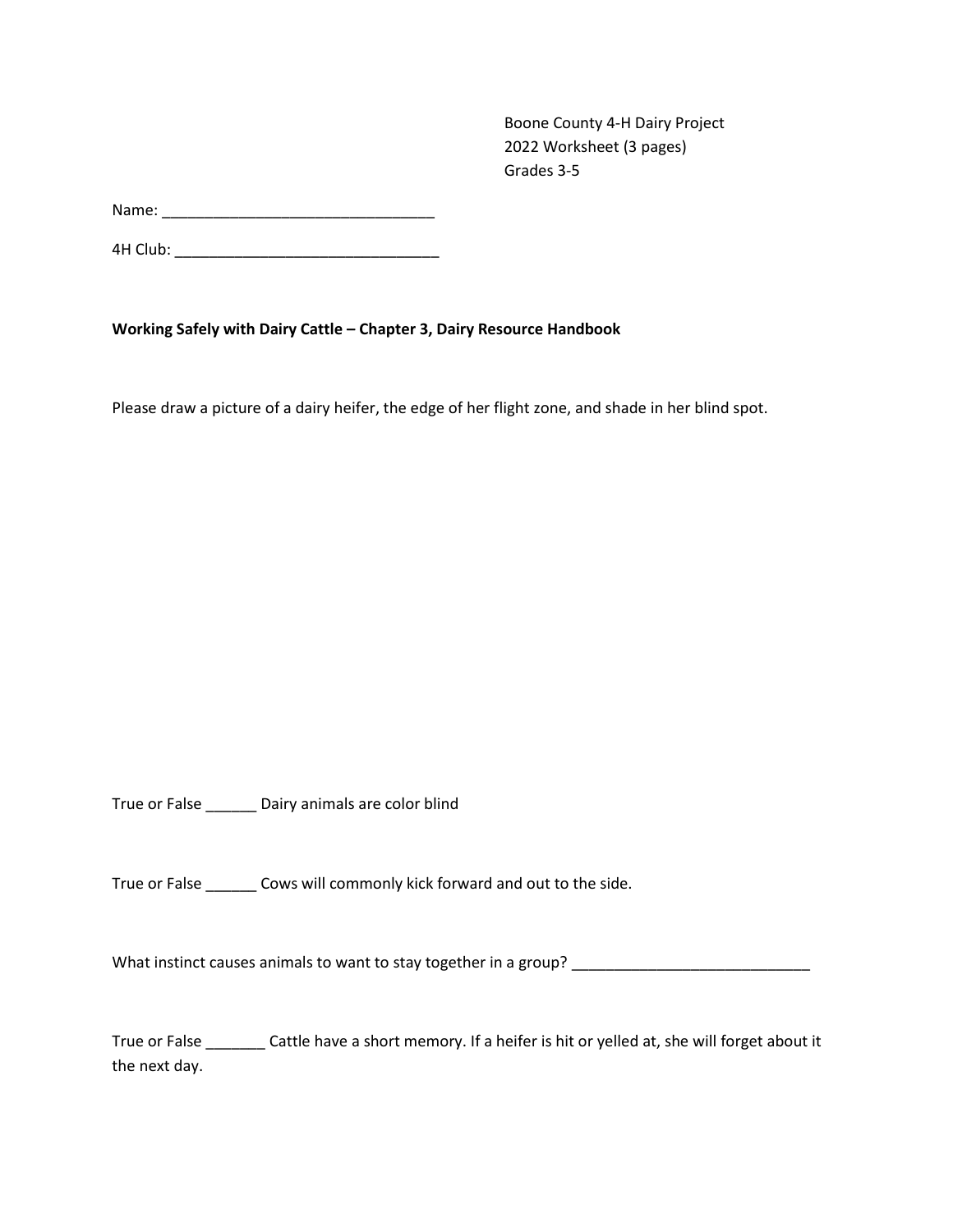In one paragraph, please tell us why you decided to be a part of the dairy project this year:

**Health Management and Diseases – Chapter 6, Dairy Resource Handbook**

What is the most important thing you can feed a newborn calf to prevent disease? \_\_\_\_\_\_\_\_\_\_\_\_\_\_\_\_\_\_\_\_\_\_\_\_\_\_\_\_\_

Why is it necessary for a heifer to be "dehorned"?

Scours is another name for \_\_\_\_\_\_\_\_\_\_\_\_\_\_\_

If your heifer has pneumonia, what would her temperature be? \_\_\_\_\_\_\_\_\_\_\_\_\_\_\_\_\_\_\_

True or False \_\_\_\_\_\_ Ringworm is a disease that can be transferred to from animals to humans.

What is Mastitis?

Grass Tetany is caused by a \_\_\_\_\_\_\_\_\_\_\_\_\_\_\_\_\_ deficiency.